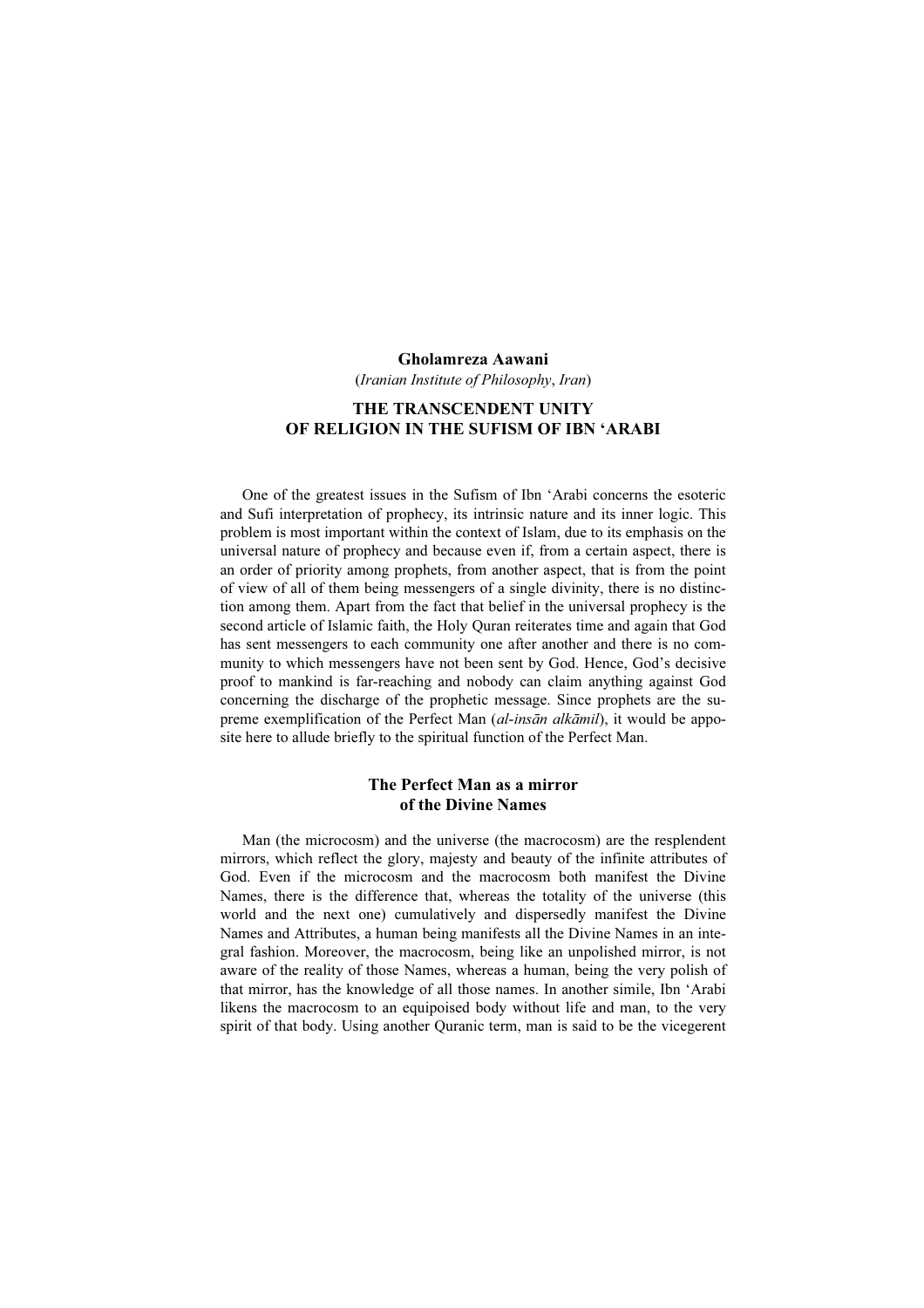of God on earth and as such is required to have all the qualities and perfections of God, whose vicegerent he is, and of all the creatures, over whom he has been appointed as a vicegerent. He has been named *Insān* (Man) because of his close intimacy  $(uns)$  with the Lordship or because he is like the pupil of the eye  $(ins\bar{a}n)$  $al$ -'ayn) of God, through whom He beholds the universe and showers His infinite mercy upon the creation. In yet another simile, the cosmos is like a finger-ring and the Perfect Man is like the signet of that ring, and the Divine name engraved on the signet symbolizes the Divine name dominating the reality of the prophet and determining the historical destiny of the community of the prophet in question. All the prophets have been the best exemplification of the Perfect Man.

# Prophets as manifestations of the Divine Logos

Prophets and messengers, according to Ibn 'Arabi, are perfect words of God. One might suppose that Ibn 'Arabi has borrowed this term from the Christian doctrine of Logos but this is not quite correct, because we find the rudiments of that notion in the glorious Quran, while Ibn 'Arabi developed it into a thorough doctrine.

According to some verses of the Quran, all creatures are the words (kalimāt) of God because they are articulations of the Divine Breath (Nafas ar-Raḥmān). "Our command to a thing when We desire it to be is that we say to it 'be!' and it is." Things are determinations and articulations of the Divine Breath (His unique command to things "to be") as our spoken words are articulate enunciations of our breath. If all beings are the words of God, Prophets are more privileged to be called the perfect words of God. Both Adam and Jesus are said in the Quran to have been created by the Direct Divine command. Are not the children of Adam and especially the messengers of God to be so called? Accordingly, each chapter of Ibn 'Arabi's Fusūs al-Hikam ("The Ringstones of Wisdom") has as its title the wisdom which is associated with the word (logos or reality) of a certain prophet. This tells us that, according to Ibn 'Arabi, all prophets are the manifestations of the Universal Logos, which he shows to be identical with what he calls "the Muhammadan Reality" (*al-haqīqah al-muḥammadiyyah*).

### The Muhammadan Reality

The reality of Muhammad, that is his reality as eternally known by God, plays a crucial role both cosmologically, that is in the creation of the world, and as an archetype for the reality of all prophets. In the Holy Quran, it is mentioned that God has sent him as a mercy and a blessing for the whole creation. In the prophetic traditions, it is mentioned that the first thing created by God was Mu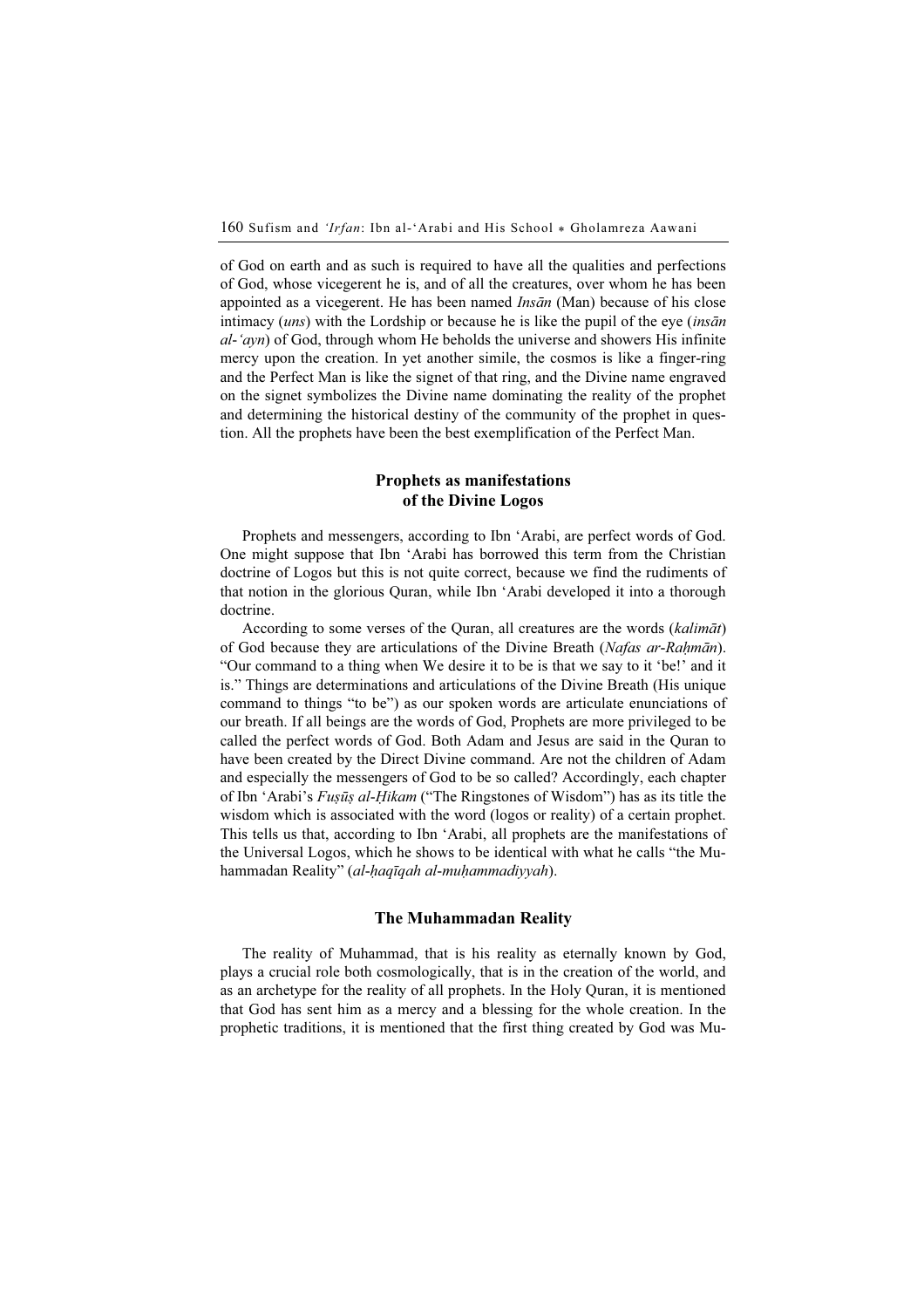hammad's light, while yet another tradition affirms that it was Muhammad's Spirit. Ibn 'Arabi discusses a verse in the Quran concerning the reality of the isthmus, to the effect that when two seas mingle together there should be an isthmus between the two, so that they would not encroach on one another. He interprets this metaphysically and symbolically that there should be an intermediary between two independent ontological realms, such as this world and the next, sense perception and intellection, and God and the Universe. Such an intermediary between God and the Universe is the Muhammadan Reality, which is the first determination or the first manifestation of God to Himself and comprises the reality of all things. Being a determination or a manifestation means that it is created but at the same time it embraces within itself the archetypal reality of everything other than God. It is as if the openings  $(maf\tilde{a}t\tilde{h})$  or the master keys of all things have been entursted to Muhammad. Moreover, all the prophets, even if historically preceding him, obtain their prophethood from the lamp of his prophecy.

Every prophet, from Adam to the last prophet, takes [light] from the niche of the seal of prophets (Muhammad): even if his earthy existence was temporally posterior to them all, in reality he preceded them all, as he himself (the benedictions of God be upon him) has well attested when he said: "I was a prophet while Adam was still a mixture of water and clay." Other prophets were not so except when they were chosen by God.<sup>1</sup>

Another divine privilege enjoyed by the Prophet is that he has been endowed with the special status and station of the Quran. He was the real Quran. The word "Quran" etymologically means "to gather together": when one reads meaningfully, he reintegrates the scattered words disseminated on one page or in one chapter. Symbolically, it means that the Prophet has been endowed with the mysteries and secrets (asrār) of all the preceding prophets. The Prophet himself said with reference to the all-inclusiveness of his message, "To me was given the totality of the Divine Words" — a saying which Ibn 'Arabi frequently alludes to. He even claims that the Prophet's adherents, following his footsteps, can attain the station of the Quran. Referring to himself, Ibn 'Arabi says in a famous verse:

I am the Quran, I am the seven double verses (sab' al-mathānī), I am the spirit of the Spirit, not the spirit of clay vessels. My heart always resides with my Beloved

Beholding her incomparable beauty, and with you is my tongue.

That is why, when Ibn 'Arabi talks about the divine prerogative of a special prophet, he wants to reiterate that the Prophet was divinely endowed with that spiritual rank or even see in the case of the prophets Adam, Noah, Isaac, Joseph,

 $1$  Muḥy al-Dīn Ibn al-'Arabī. Fuṣūṣ al-ḥikam. Ed. A. 'Afīfī. Tehrān: Az-Zahrā, 1370 S.H. P. 63.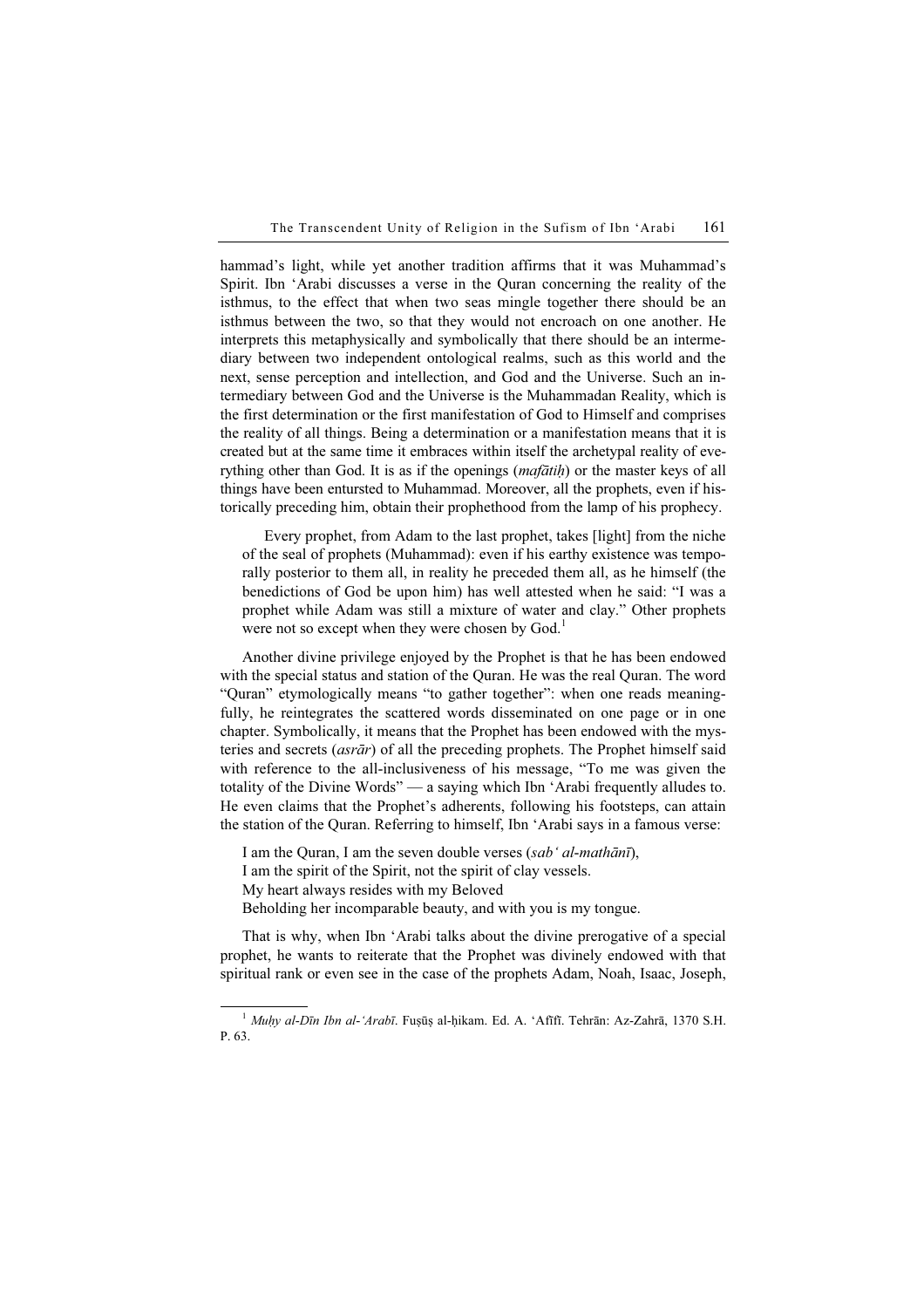Jesus and others. The all-comprehensiveness of the spiritual rank of the Prophet justifies the Quranic reference to that fact that the Prophet is a witness to all prophets both in this world and in the hereafter, and his community have been made witness to all communities, tribes and nations.

### Universal and contingent beliefs

It is one of the doctrines of Ibn 'Arabi that God manifests himself on two planes: first, ontologically in the being of all creatures and, second, epistemologically in their beliefs, so that everybody knows and worships God according to the form  $(sūra)$  in which he has manifested Himself in the consciousness of the believer. That is why the belief of an overwhelming majority of believers is limited, contingent and quite fragmentary, and this explains why they immediately accept what is in accord with their narrow beliefs and immediately reject what does not harmonize with their bigoted views. On the other hand, an accomplished Gnostic ('ārif) never rejects the partial truth inherent in each belief, as in the external world he does not vaingloriously discard or repudiate the manifestation of God in each being, regarding everything as a special aspect (wajh) of the Divine Being. So a true Gnostic should never deny God in whatever aspect He appears either within or without.

In sum, each person necessarily has a belief concerning his Lord, by which He returns to Him and through which he seeks Him. When God appears to him in that form he knows Him and acknowledges Him but if He manifests Himself in another form, he denies Him and seeks refuge from Him (tu'awwadha minhu) and shows discourtesy towards him, though it appears to him that he has been very courteous. So no believer believes in a godhead (ilah) except he fabricates  $(ja'ala)$  in himself. Thus, the God of beliefs is a fabrication. They see nothing but themselves and what they have fabricated.

So look! The rank of people with regard to their knowledge of God is the same as their rank in their beatific vision in the hereafter. I have already let you know the justificatory reason for that. So beware, lest you restrict yourself to a particular belief and utterly deny other beliefs. In that case, you would miss the greatest good. Nay, you would miss the knowledge about the matter as it is in itself. So be in yourself the matter (hayūla) for accepting all forms of beliefs; because God the Almighty is infinitely greater and more majestic than to be contained in one belief rather than another; He says: "Wherever you turn, there you find the face of God." He did not mention a specific "where" rather than another. Again, He mentioned that you shall find the face (wajh) of God, and the face of everything in its reality."<sup>2</sup>

 $^{2}$  Ibn al-'Arabī. Fuṣūṣ. P. 113.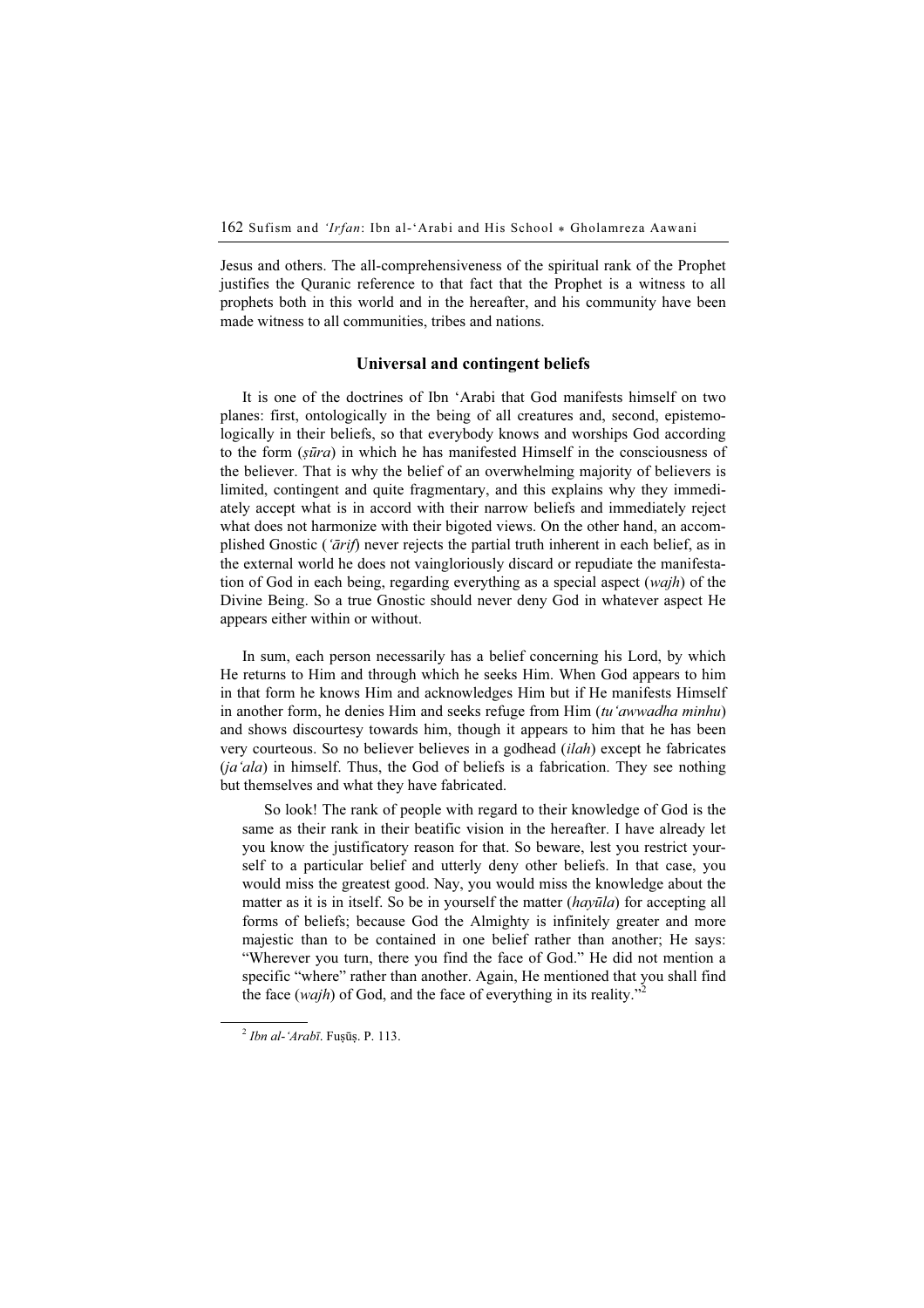Ibn 'Arabi resumes the same subject in the ringstone dedicated to Shu'ayb. Referring to the sacred tradition: "My heavens and my earth do not encompass me but the heart of my believing servant encompasses me," he remarks that what the heart of each believer encompasses is not the Absolute (al-Haqq) itself but the absolute as determined by the believer's peculiar from of belief. If God appears to him in that particular form, he will know Him. So nobody knows God except in the form of his fabricated belief. There is no doubt that beliefs of believers are quite divergent and multifarious; as a result, they acknowledge their own form of belief and repudiate the others. According to a prophetic tradition known as *hadīth al-taḥawwul*, God appears in the hereafter to all believers and they only recognize him in the form they used to know and acknowledge Him in this world and they deny Him in other forms.

As to the real Gnostics, their knowledge of God knows no boundary. They always seek an increase in knowledge, as the Prophet was commanded by God to ask for an increase in knowledge.

The locus of manifestation of such knowledge is the heart (al-qalb) rather than intellect (al-'aql). Hence God has said: "This book is a reminder for those who have hearts or for those who lend their ears and they witness." (50:37) "Those who have hearts," according to Ibn 'Arabi, are the people of Divine Gnosis, because their heart (qalb) changes form (yataqallabu) with each manifestation, whereas the intellect (' $aq$ , etymologically related to the verb "to bind") restricts the infinite Divine manifestation to particular determined forms. As to "him who lends his ears while he is a witness" (50:37), this is a reference to the faithful who emulate the messengers of God and not to those philosophers who impose their forged demonstrations on what has been transmitted by the messengers of God.<sup>3</sup>

#### Religion in the sight of God is Islam

According to Ibn 'Arabi, there are two kinds of religion: religion in the eyes of God and religion in the eyes of men. The religion in the eyes of God (*ad-dīn*) 'inda allāh) is the one which God has made known to men and the knowledge transmitted by them in the same way to others. This religion is the one which God has chosen for Himself and recommended to others. An example of such a religion can be found in the following verse: "This is the religion which Abraham and Jacob recommended to their sons. They said o my son! God has chosen for you the religion. So do not die unless you are Muslims." (2:132) Now, according to Ibn 'Arabi, religion in the aforementioned verse is accompanied by a definite article (i.e., the religion), which means that it is the only religion accept-

<sup>&</sup>lt;sup>3</sup> The discussion is based on a few paragraphs of the chapter dealing with Shu'ayb's wisdom (see: Ibn al-'Arabī. Fuṣūṣ. P. 122–123) (the editor's note).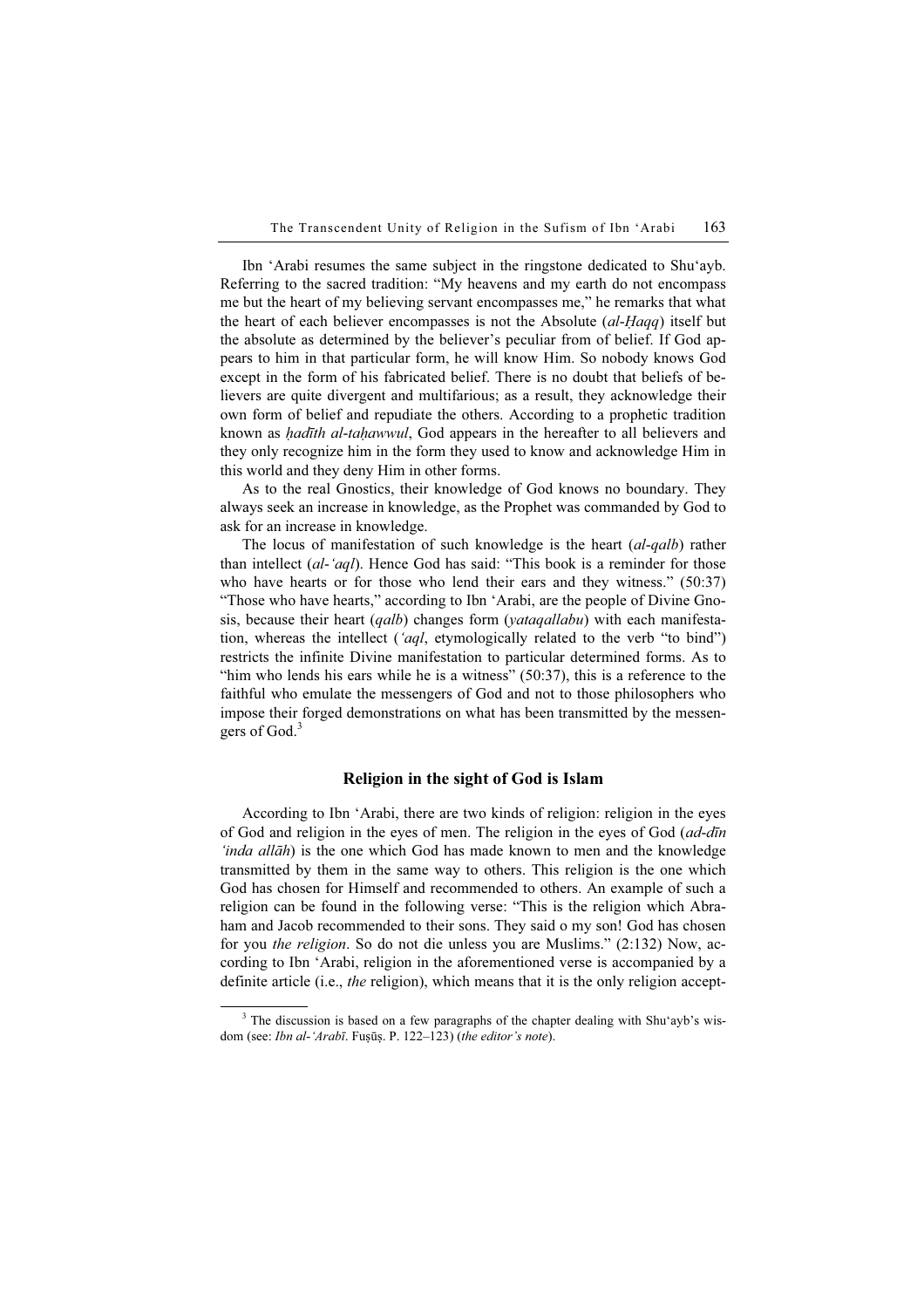able to God. But what does Islam mean? It signifies utter submission before God  $(inq \dot{v} \ddot{\alpha})$ , "so religion consists in your submission and the religion in the eyes of God is the Law  $(shar')$  to which you have submitted yourself... So he who truly submits himself to what God has ordained, has truly executed the religion and established it as it should be established, like unto when we say that somebody has performed his prayers."<sup>4</sup>

As to "the religion in the eyes of creatures," this is the one which is esteemed and taken into consideration by God. It is not, of course, a religion in the eyes of God, but nonetheless God will consider it and will reward it. A case in point is the institution of monasticism (ruhbāniyyah) in Christianity, which, no doubt, was not instituted by God, but "they themselves invented it (ibtada'ūhā)" (57:27); God did not prescribed it for them, but whatever of it was in conformity with the Divine wisdom and the inner purpose behind the Divine law God would take into consideration. Ibn 'Arabi gives as evidence and proof of the Divine acceptance of this innovative practice the fact that God has praised them thrice in the mentioned verse. First, even if the practice of monasticism is not obligatory (mā katabnāhā 'alayhim), the verse immediately adds: "except for those who seek Divine approval" (57:27). Second, it blames them for not observing this practice as they should have, which goes to prove that God gave consent to this practice and, thirdly, it adds: "and We gave the reward to those among them who were believers" (57:27), which goes to prove that the practice was endorsed by God.

So, returning to our main issue, the religion according to God is Islam and Islam means sincere submission to God in everything, whether it be portable to our taste or not. This is due to the fact that everything is a manifestation in the mirror of God. Nothing is accorded to contingent beings except what their intrinsic nature demands in various states; so their forms are subject to change in conformity with their various states. "Then, a more profound mystery which must be considered in such a problem is that the contingent beings have their origination in nonbeing. So they have no being except the being which God bestowed upon them according to what the contingent beings demanded in themselves and in their fixed archetypes."<sup>5</sup>

# The reason for the difference between prophets and their communities

The question might be asked why is there so much difference among communities and religions. The answer to this question rests on several principles which should be taken into consideration. First, the principle, even if it is one

 $4$  Ibn al-'Arabī. Fusūs. P. 94.

 $<sup>5</sup>$  Ibid. P. 96.</sup>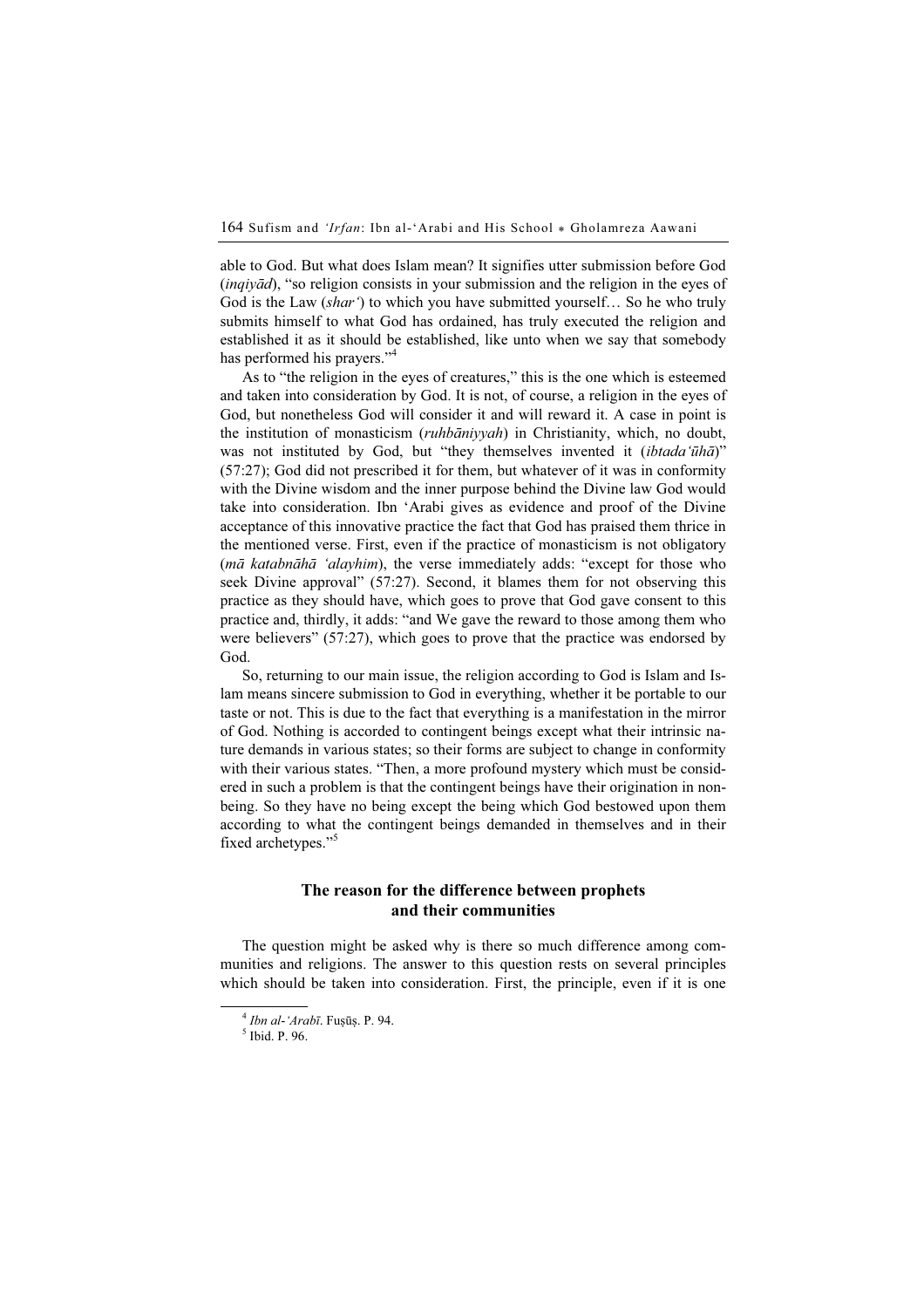and unique, manifests itself in multiplicity. Unity in multiplicity is the primordial principle without which creation and manifestation would not be possible. Second, "the messengers have different ranks, which depend upon what their communities are in themselves. So the knowledge of messengers is exactly in conformity with what the community of that messenger requires, no more and no  $less$ ."<sup>6</sup>

This difference can, on the one hand, be traced back to the difference between the communities and, on the other, to the inner dispositions and susceptibilities of the messengers.

Ibn 'Arabi stresses time and again that the knowledge of messengers is not obtained by ratiocination, argumentation or disputation. "Their hearts are purified of any kind of intellectual speculation, because they are well aware of the deficiency of intellect with regard to its speculative function."

Again, in the ringstone dedicated to Ezra ('Udhayr), having quoted the verse: "And God made some of you superior to others in your apportioned nourishment" (16:71), Ibn 'Arabi comments that some kinds of nourishment are spiritual, as in the case of different sciences, and some others are sensuous, like different kinds of food. Whatever God sends down in an apportioned measure is in accordance with the intrinsic aptitudes of the creatures, because God "has given everything its destined creation" (20:50), and "He sends down what he has foreordained, and He does not foreordain except what He knew from eternity, and God does not know anything except what is required by the known thing  $(ma'l\bar{u}m).$ <sup>38</sup>

Again, in the ringstone dedicated to Solomon,<sup>9</sup> arguing in the same vein, Ibn 'Arabi asserts that there is difference in knowledge among scholars. We say that such and such knows more than such and such, while the nature of knowledge remains one and the same. This difference is one in aptitudes and again this difference can be traced back to the Divine names and attributes themselves. For example, knowledge is more comprehensive than volition, because God knows everything but He does not will all He knows. In the same manner, Divine will is more comprehensive than Divine power. Then follow other Divine qualities, such as hearing, seeing and speech, so there is an order of priority among the Divine names, which are the originating causes of all beings, which in truth causes the differences among things that are their manifestations.

This could also explain the difference that exists among religious communities, which is due, on the one hand, to the aptitudes of the messengers and the community and, on the other, to the preponderant Divine name or names manifested in that community.

 $6$  Ibn al-'Arabī. Fuṣūṣ. P. 132.

 $<sup>7</sup>$  Ibid. P. 133.</sup>

<sup>8</sup> Ibid. P. 132.

 $9^9$  See: *Ibn al-'Arabī*. Fuṣūṣ. P. 153.